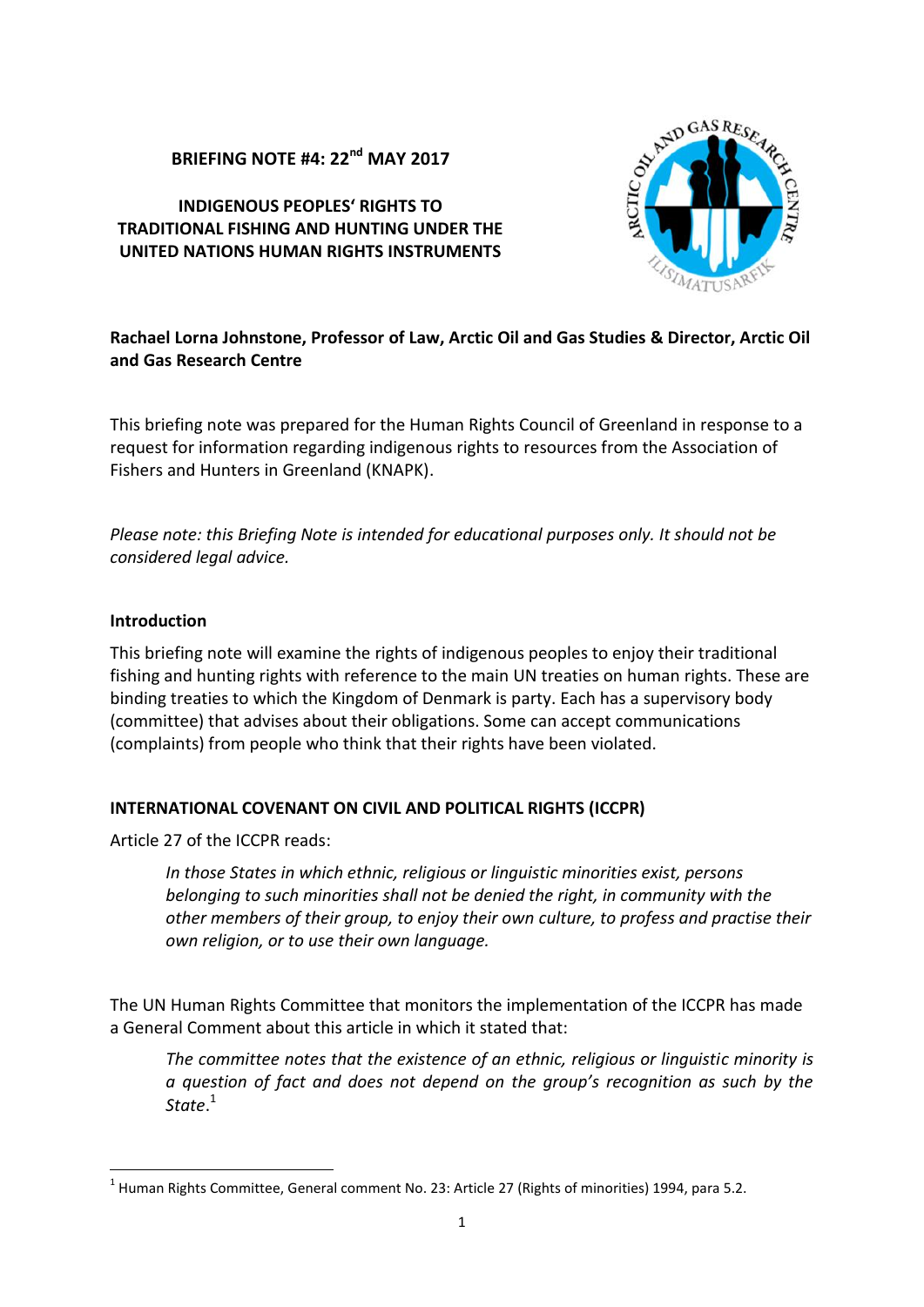This means that it is not up to the State to decide if a group constitute an ethnic, religious or linguistic minority but that it is determined according to the facts in each case. Indigenous peoples are ethnic minorities and might also be linguistic minorities. In Greenland, for example, although the Kingdom of Denmark recognises only one indigenous people (the Inuit), there are as a matter of fact (at least) two further linguistic minorities in North Greenland and East Greenland respectively. (Potentially, these groups are also ethnic minorities or even distinct indigenous peoples but that would require further investigation.) Approaching the Greenlanders as a minority under article 27, which they undoubtedly are ethnically and linguistically, also avoids the sensitive question as to whether they are an indigenous people, a colonial people or have some other status.

The State has positive obligations to make sure that non-state actors (including tourists and private companies offering tourism packages) do not act in such a way that they interfere with the rights of minorities to their language, religion and culture.

*Positive measures of protection are, therefore, required not only against the acts of the State party itself, whether through its legislative, judicial or administrative authorities, but also against the acts of other persons within the State party.*<sup>2</sup>

In respect of indigenous hunting and fishing rights, the committee has recognised:

*[O]ne or other aspect of the rights of individuals protected under that article - for example, to enjoy a particular culture - may consist in a way of life which is closely associated with territory and use of its resources. This may particularly be true of members of indigenous communities constituting a minority.<sup>3</sup>*

*With regard to the exercise of the cultural rights protected under article 27, the Committee observes that culture manifests itself in many forms, including a particular way of life associated with the use of land resources, especially in the case of indigenous peoples. That right may include such traditional activities as fishing or hunting and the right to live in reserves protected by law. The enjoyment of those rights may require positive legal measures of protection and measures to ensure the effective participation of members of minority communities in decisions which affect them.*<sup>4</sup>

# **INTERNATIONAL COVENANT ON ECONOMIC, SOCIAL AND CULTURAL RIGHTS (ICESCR)**

Article 15 of the ICESCR reads:

*1. The States Parties to the present Covenant recognize the right of everyone:*

*(a) To take part in cultural life…..*

*2. The steps to be taken by the States Parties to the present Covenant to achieve the full realization of this right shall include those necessary for the conservation, the development and the diffusion of science and culture….*

 $^2$  Ibid para 6.1.<br> $^3$  Ibid para 2.2.

 $3$  Ibid para 3.2

<sup>4</sup> Ibid para 7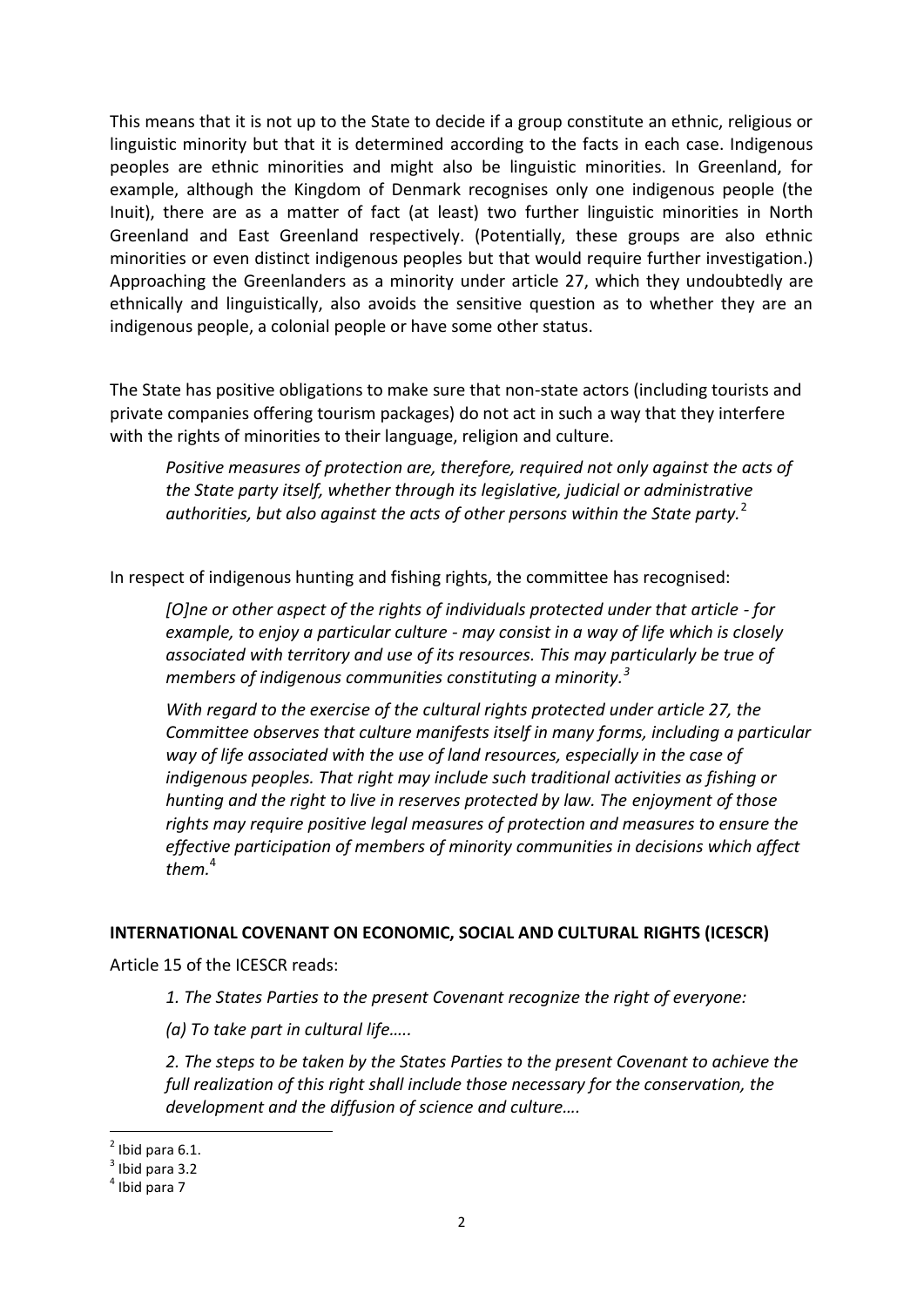Unlike article 27 of the ICCPR, the ICESCR accords the right to take part in cultural life to *everyone,* not just to minorities or indigenous peoples. However, some groups, like indigenous peoples, find their culture more at risk from assimilation than majority groups and hence the government has an obligation to take measures to protect it.

The Committee on Economic, Social and Cultural Rights agreed a general comment on the right to take part in cultural life in 2009, two years after the UN Declaration on the Rights of Indigenous Peoples (UNDRIP) was agreed by the General Assembly. <sup>5</sup> It repeatedly addresses indigenous peoples and refers to both the UNDRIP and to ILO Convention 169. The Committee holds that:

*The strong communal dimension of indigenous peoples' cultural life is indispensable to their existence, their well being and their full development and includes "the right to the lands, territories and resources which they have traditionally owned, occupied or otherwise used or acquired"* [REF UNDRIP]. *Indigenous peoples' cultural values and rights associated with their ancestral lands and their relationship with nature should be regarded with respect and protected, in order to prevent the degradation of their particular way of life, including their means of subsistence, the loss of their natural resources and, ultimately, their cultural identity. Thus States parties must take measures to recognize and protect the rights of indigenous peoples to own, develop, control and use their communal lands, territories and resources; and, where they have been otherwise inhabited or used without their free and informed consent, to take steps to return these lands and territories.*<sup>6</sup>

# **CONVENTION ON THE ELIMINATION OF RACIAL DISCRIMINATION (CERD)**

As ethnic minorities, indigenous peoples are also protected from discrimination by the CERD. The Committee on the Elimination of Racial Discrimination has also issued a general comment on indigenous peoples' rights in this regard.<sup>7</sup> In the general comment, the committee emphasises, *inter alia,* that States must:

*Ensure that indigenous communities can exercise their rights to practise and revitalize their cultural traditions and customs and to preserve and to practise their languages.*<sup>8</sup>

It continues:

*The Committee especially calls upon States parties to recognize and protect the rights of indigenous peoples to own, develop, control and use their communal lands, territories and resources.*<sup>9</sup>

<sup>5</sup> Committee on Economic, Social and Cultural Rights, General Comment No. 21 'The Right of Everyone to Take Part in Cultural Life (art. 15, para. 1(a) of the International Covenant on Economic, Social and Cultural Rights)', 20 November 20 2009, UN Doc. E/C.12/GC/21.<br><sup>6</sup> Ibid para 36.

 $\sigma$  Committee on the Elimination of Racial Discrimination, General Recommendation XXIII on the rights of indigenous peoples (1997) in Compilation of General Comments II (n **Error! Bookmark not defined.**) 285, para 3.<br><sup>8</sup> Ibid para 4(e).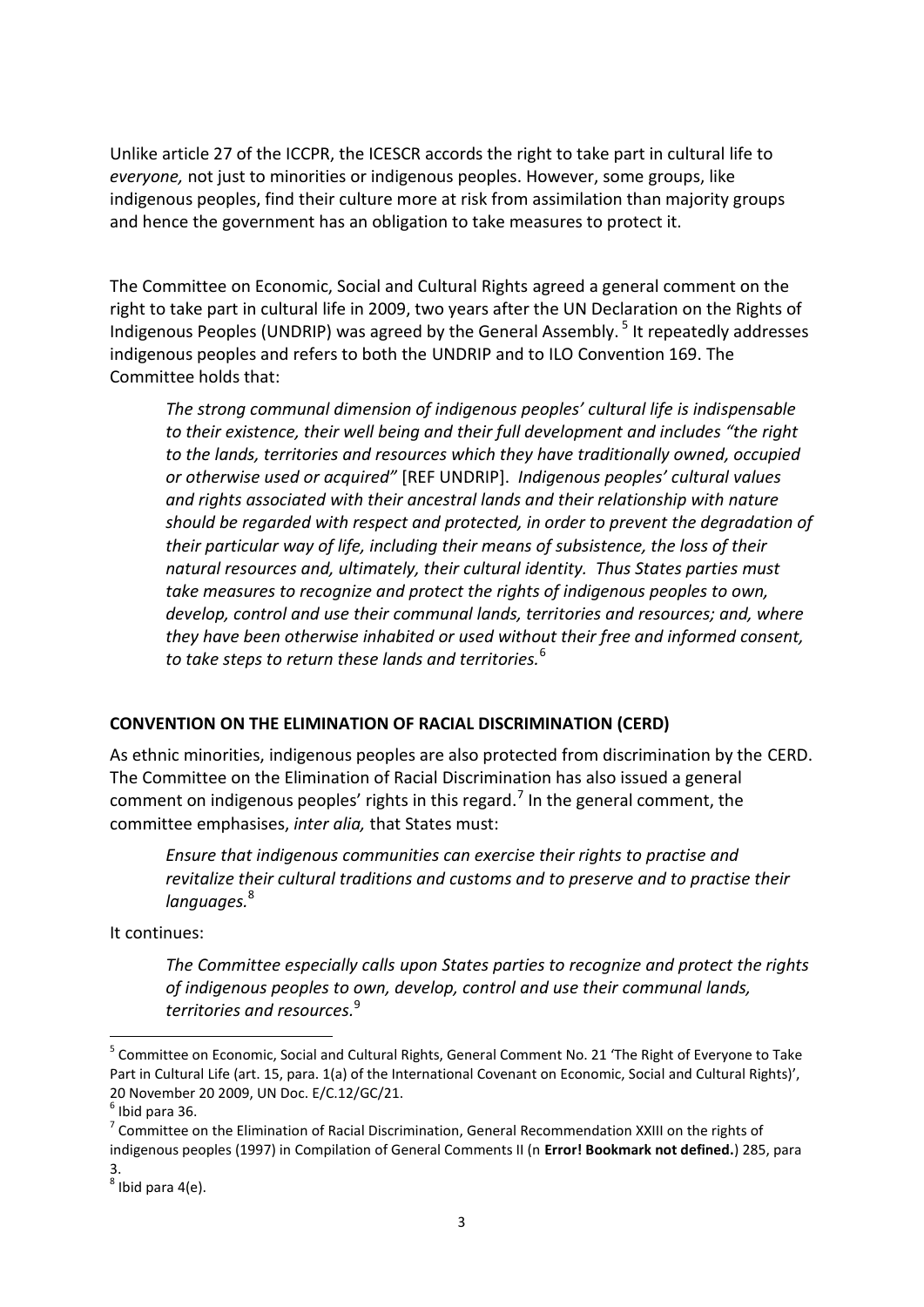It might be difficult to apply this treaty, however, to the Greenlandic situation where one group of Greenlanders (those in government) are acting in such a way as to violate the rights of another group (the fishers and hunters).

## **CASE LAW**

All three treaties discussed above contain a communications procedure but to date, most of the case law has been considered by the Human Rights Committee (ICCPR). This includes a number of cases regarding indigenous rights under article 27. The Kingdom of Denmark has accepted the procedures for the ICCPR and for the CERD but not for the ICESCR. The Human Rights Committee has also considered a number of communications from indigenous people regarding interference with their traditional activities.

#### **STATE RESPONSIBILITY**

Under international law, only the State can be party to these human rights treaties and this means that it is the Kingdom of Denmark that bears responsibility for violations, even if these are conducted under the authority of the self-government in Greenland. This is based on the principle that:

*The conduct of any State organ shall be considered an act of that State under international law, whether the organ exercises legislative, executive, judicial or any other functions, whatever position it holds in the organization of the State, and whatever its character as an organ of the central government or of a territorial unit of the state.*<sup>10</sup>

In human rights law practice, the case of *Lovelace v Canada* shows us how this can operate in practice with indigenous communities that enjoy a degree of self-governance.<sup>11</sup> In this case, Ms Lovelace had lost her status as an "Indian" under Canadian law and membership of her Band when she married outside of the group. As a result, she also lost her right to live on the Band's reserve. Even though she had since divorced, she could not recover her Indian status and she was not entitled by right to stay on the reserve. The tribe could permit her stay on the reserve but since they were suffering from a housing shortage, they gave priority to their recognised members. The Committee found a violation of article 27 *by the State of Canada.* We can see this principle of State responsibility for tribal or indigenous goverance also in the cases of *Omanayak* and *Kitok* discussed below.

Furthermore, States have *due diligence* obligations to ensure that private actors (e.g. companies and other individuals, such as tourism operators or individual tourists) do not

 $9$  Ibid para 5.

<sup>&</sup>lt;sup>10</sup> International Law Commission (ILC) Draft Articles on Responsibility of States for Internationally Wrongful Acts, second reading 2001, article 4(1) (emphasis added).<br><sup>11</sup> Communication No. R.6/24, U.N. Doc. Supp. No. 40 (A/36/40) at 166 (1981).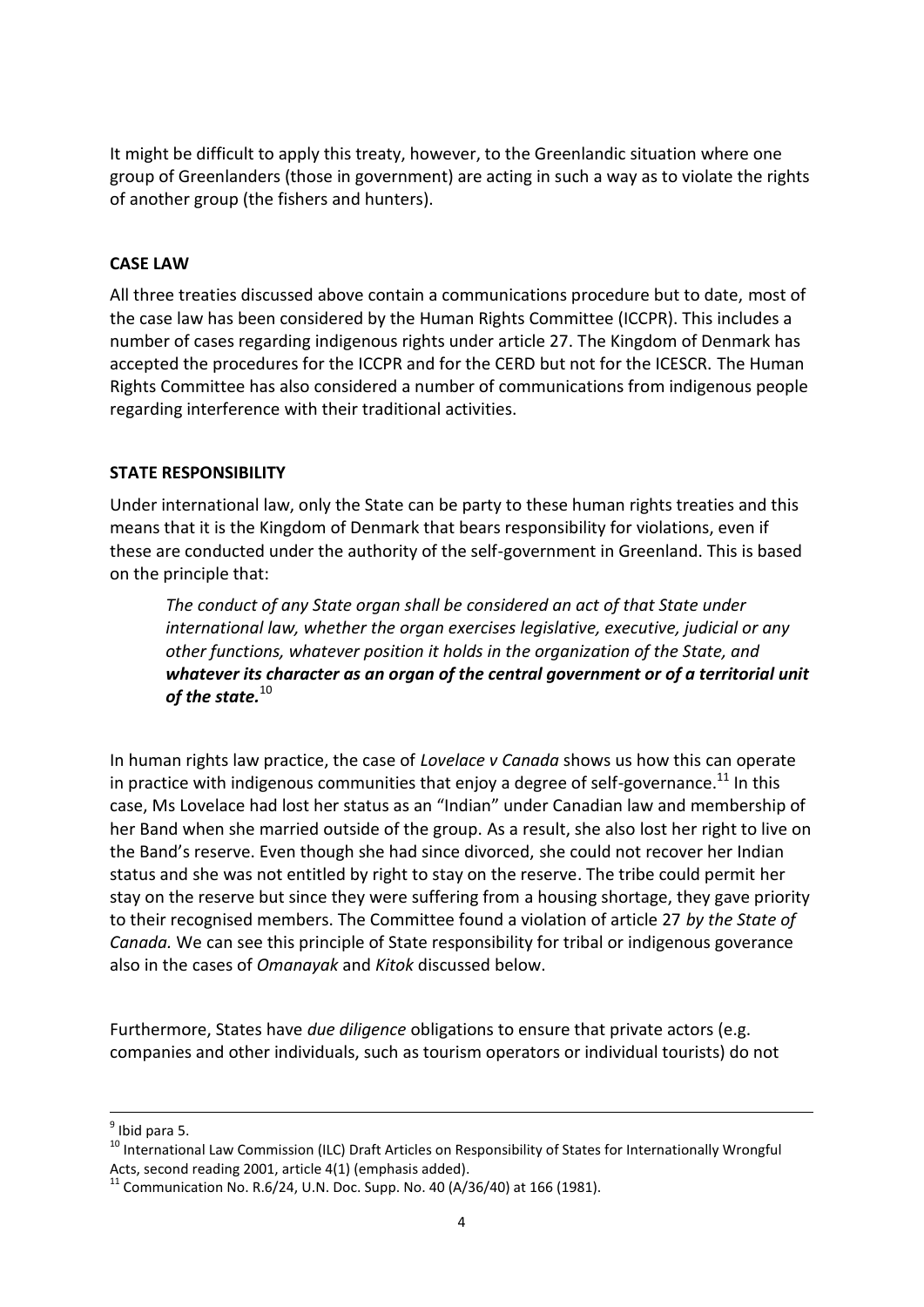violate the rights of others. They have a duty to monitor the implementation of any permit and provide remedies.<sup>12</sup>

## **CASE LAW REGARDING INDIGNEOUS RESOURCE RIGHTS**

The Human Rights Committee, supervising the ICCPR, has long recognised the special connections that indigenous peoples have to their traditional territories and resources, a relationship that is more profound that ownership or property as understood in Western legal thought.

*Ominayak v Canada*<sup>13</sup> The province of Alberta, Canada, had appropriated land from the Lubicon Lake Band (Cree nation) and granted leases for oil and gas exploration to private hydrocarbon firms.<sup>14</sup> The committee evaluated the facts of the case in light of article 27 and held that Alberta's (Canada's) conduct constituted a violation of Mr Ominayak's and others' rights to culture as members of a minority group.<sup>15</sup> It held, *inter alia,* that:

*…the rights protected by article 27, include the right of persons, in community with others, to engage in economic and social activities which are part of the culture of the community to which they belong.<sup>16</sup>*

Note also that this case is another example of the federal government being held accountable in international law for the actions of a subsidiary administration (the province of Alberta).

*Kitok v Sweden<sup>17</sup>* Kitok is Swedish Sami reindeer herder, living in Sweden. Under Swedish law, only Sami who are members of a *sameby* (Sami village) have the right to herd reindeer and to hunt and fish on historic lands and waters. Further, under Swedish law, a Sami herder who ceases to keep reindeer for three years or more consecutively loses his or her status and right to herd.<sup>18</sup> It is then up the Sami village to determine whether or not he or she should be readmitted and the Swedish courts can only overturn such a decision in exceptional circumstances.<sup>19</sup>

<sup>&</sup>lt;sup>12</sup> See Human Rights Committee, General comment No. 23: Article 27 (Rights of minorities) 1994, Para 6.1 (discussed above). See also, e.g., *López Ostra v Spain,* App no 16798/90 [1994] ECHR 46 – in which the Spanish authorities were held responsible for permitting a privately operated waste facility to emit dangerous toxic fumes. The facility in this case had not met the standards of Spanish law and the permit conditions but Spain

was still responsible for not having enforced the conditions.<br><sup>13</sup> Human Rights Committee, *Ominayak and the Lubicon Lake Band v Canada,* Communication No. 167/1984 (10 May 1990) CCPR/C/38/D/167/1984.<br><sup>14</sup> Ibid para 2.3.<br><sup>15</sup> Ibid para 33.<br><sup>16</sup> Ibid para. 32.2

<sup>17</sup> *Kitok v Sweden,* Human Rights Committtee, Communication No. 197/1985 (27 July 1988) CCPR/C/33/D/197/1985.<br><sup>18</sup> Ibid paras 2.1 and 2.2.<br><sup>19</sup> Ibid para 4.2.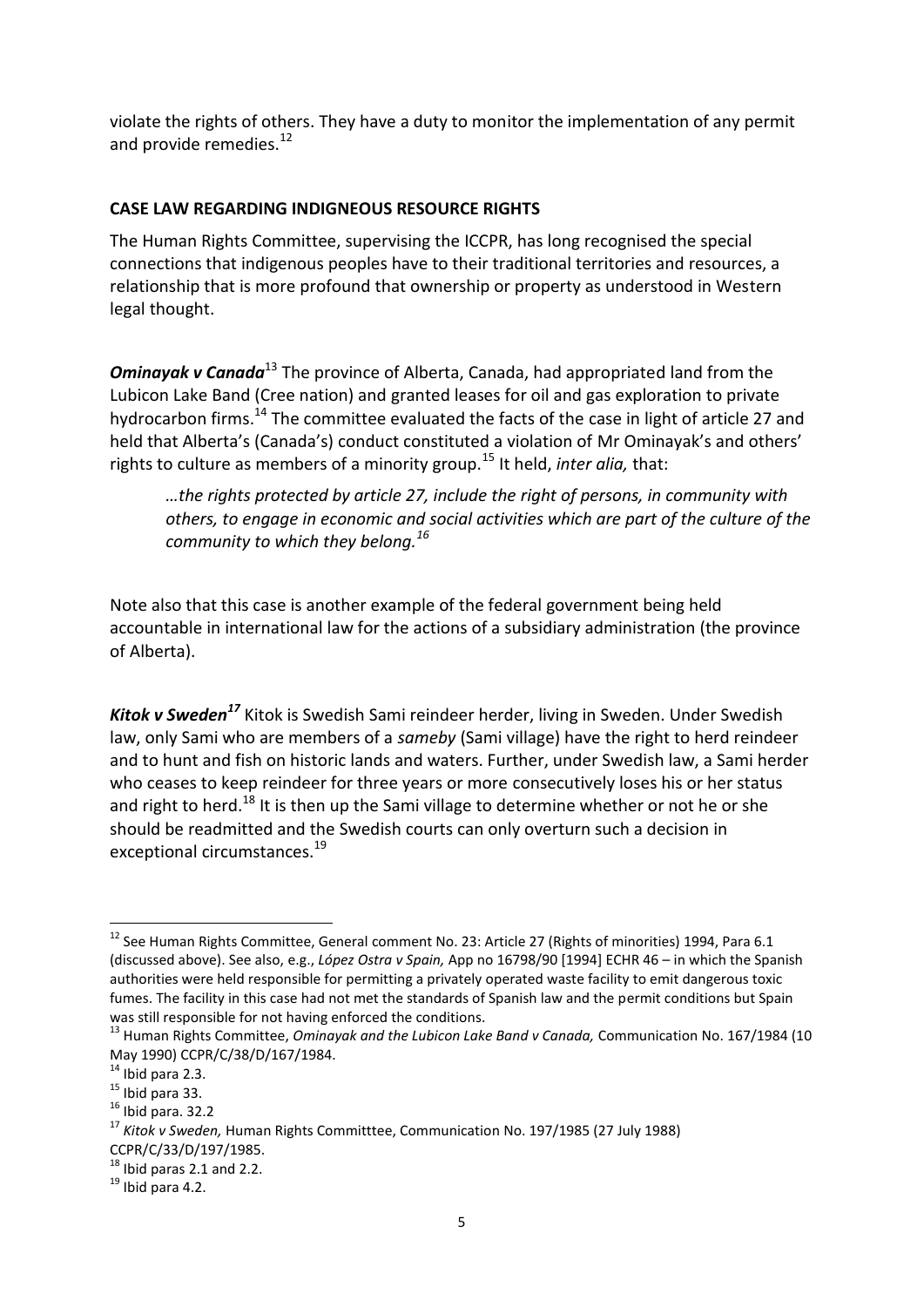Kitok had taken such a break from reindeer herding and was engaged in alternative employment. However, he then inherited a herd of reindeer and sought readmission to the village, to ensure an ongoing *right* to herd reindeer. His application was denied by the village and this denial upheld by the Swedish courts. He was, however, permitted by the village to herd the reindeer on an *ad hoc* basis and on the payment of a fee.

The Committee held on balance that there was no violation in the case (mainly because Mr Kitok could, in practice, herd his reindeer and live a traditional 'Sami' life).<sup>20</sup> However, it emphasised that traditional practices like reindeer herding are an essential element of culture for members of minority groups and are protected under article 27:

*where that activity is an essential element in the culture of an ethnic community, its* application to an individual may fall under article 27 of the Covenant.<sup>21</sup>

Note also: in this case, Sweden argued that the dispute in question was between Mr Kitok and the Sami village because the latter had refused to readmit him. However, the Committee held that it was still based on Swedish legislation and hence Sweden bore responsibility.<sup>22</sup>

*Ilmari Länsman et al v Finland 1994 (Länsman I)<sup>23</sup>* Ilmari Länsman is a Sami reindeer herder from the Muotkatunturi Herdsmen's Committee and the Angeli community. He complained to the Human Rights Committee that quarrying stone and transporting it through his community's land disrupted the reindeer and hence violated his right to culture. Finland claimed that the quarrying activities would have minimal impact on the Sami herding, using as it did a relatively small amount of land within an area of 2585 $km^2$  used by the community.

Once more, the Committee recognised that modern, commercial reindeer herding could still be an expression of minority (and indigenous) culture. It accepted Finland's argument that the interference was very small in this case but advised the State that it must take into account the herders when assessing any new concessions.

*Article 27 requires that a member of a minority shall not be denied his right to enjoy his culture. Thus, measures whose impact amount to a denial of the right will not be compatible with the obligations under article 27. However, measures that have a certain limited impact on the way of life of persons belonging to a minority will not* necessarily amount to a denial of the right under article 27.<sup>24</sup>

<sup>&</sup>lt;sup>20</sup> Ibid para 9.8.<br><sup>21</sup> Ibid para 9.2.<br><sup>22</sup> Ibid para 9.4.<br><sup>23</sup> *Länsman, Ilmari et al v Finland,* Human Rights Committee, Communication No. 511/1992 (8 November 1994) CCPR/C/52/D/511/1992.<br><sup>24</sup> Ibid para 7.3.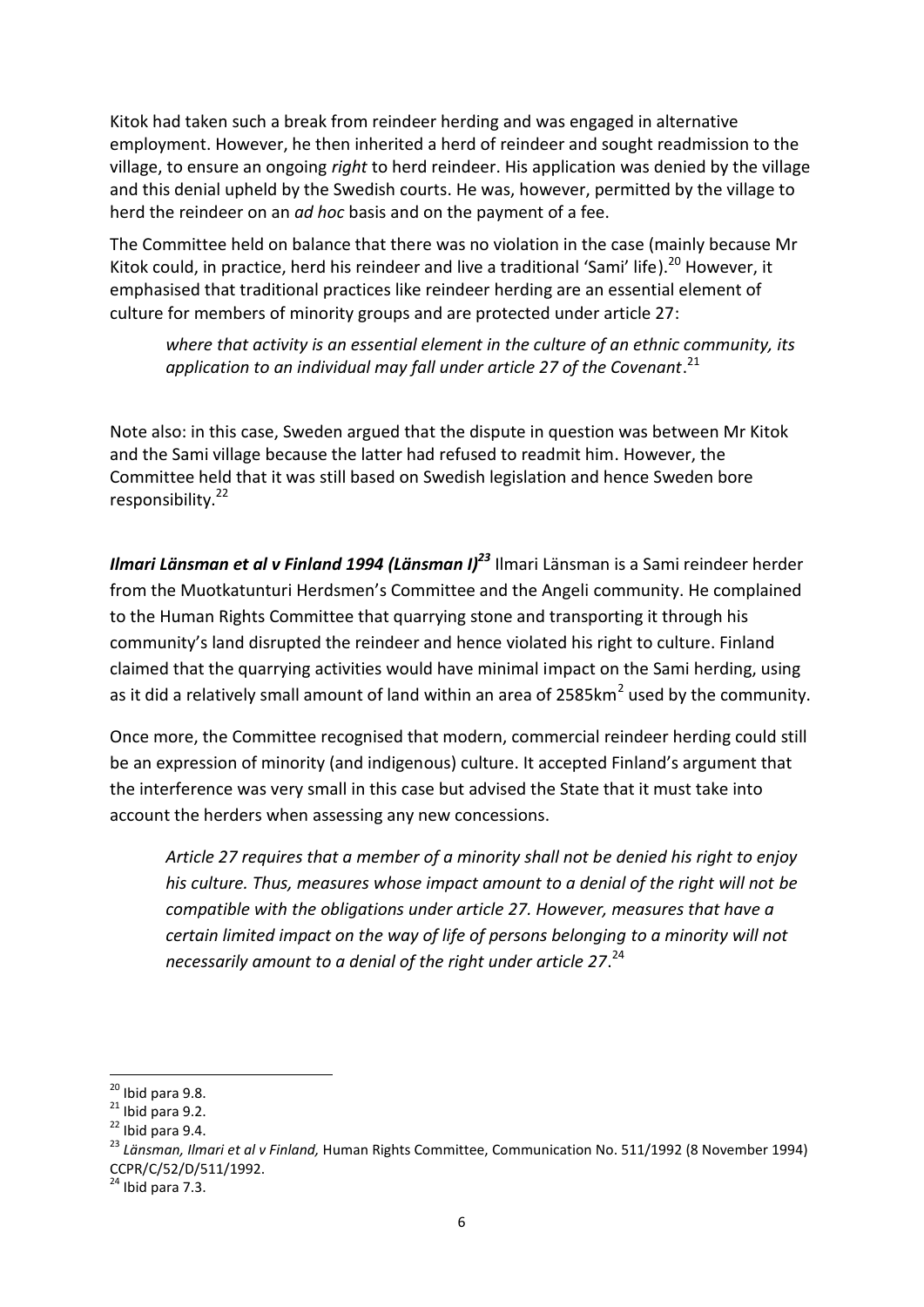*Jouni Länsman, Eino Länsman, et al v Finland 1996 (Länsman II)*<sup>25</sup> In this case brought by the same community, the objection was to logging and road construction in the same area that was argued to interfere with the reindeer herding. Finland argued that the forestry service had consulted extensively with the reindeer herders and amended their plans as a result of the consultations and that there would be no long-lasting effects that would interfere with their right to practise their culture. The Committee considered that the Sami community had not demonstrated that the impact was so significant as to deny their rights but they did remind Finland that it must consider cumulative impacts, including cumulative impacts from different sectors.<sup>26</sup> (E.g. it must consider any increase in logging in light of the quarrying concessions already granted in the area.) The importance of taking into account cumulative affects was also repeated in a further case brought by the same herders, even if on the facts, the Committee did not think the interference was significant enough to violate the Samis' rights under article  $27.^{27}$ 

Apirana Mahuiki v New Zealand<sup>28</sup> In this case, the Human Rights Committee recognised fishing as an element of Maori culture, protected by article 27, even when undertaken on a commercial basis.<sup>29</sup> On the facts, the Committee did not find a violation in this case, but nevertheless held:

*In particular, article 27 does not only protect traditional means of livelihood of minorities, but allows also for adaptation of those means to the modern way of life and ensuing technology.<sup>30</sup>*

**Poma Poma v Peru**<sup>31</sup> Ms Poma Poma is a llama farmer of Aymara descent (an indigenous minority in Peru). The water supply on which she depended to raise her llama had been diverted over the course of many decades. The Human Rights Committee recognised that:

*raising llamas is an essential element of the culture of the Aymara community, since it is a form of subsistence and an ancestral tradition handed down from parent to child.*<sup>32</sup>

The Committee recognised that indigenous traditional economies do not foreclose any development but that any development that interferes with their rights must be justified based on: participation of the communities affected, their *free, prior and informed consent* to the developments, and the proportionality of the interference with the benefits gained.<sup>33</sup>

<sup>&</sup>lt;sup>25</sup> Länsman, Jouni E. et al v Finland, Human Rights Committee, Communication No. 671/1995 (30 October 1996)

CCPR/C/58/D/671/1995.<br><sup>26</sup> Ibid para 10.7.<br><sup>27</sup> Länsman, Jouni et al v Finland, Human Rights Committee, Communication No. 1023/2001 (17 March 2005) CCPR/C/83/D/1023/2001.<br><sup>28</sup> Human Rights Committee, *Apirana Mahuika et al v New Zealand,* Communication No. 547/1993 (15

November 2000) CCPR/C/70/D/547/1933.<br><sup>29</sup> Ibid paras 9.3 – 9.4.<br><sup>30</sup> Ibid para 9.4.<br><sup>31</sup> Human Rights Committee, *Poma Poma v Peru,* Communication No. 1457/2006 (27 March 2009).<br><sup>32</sup> Ibid para 7.3.<br><sup>33</sup> Ibid para 7.6.